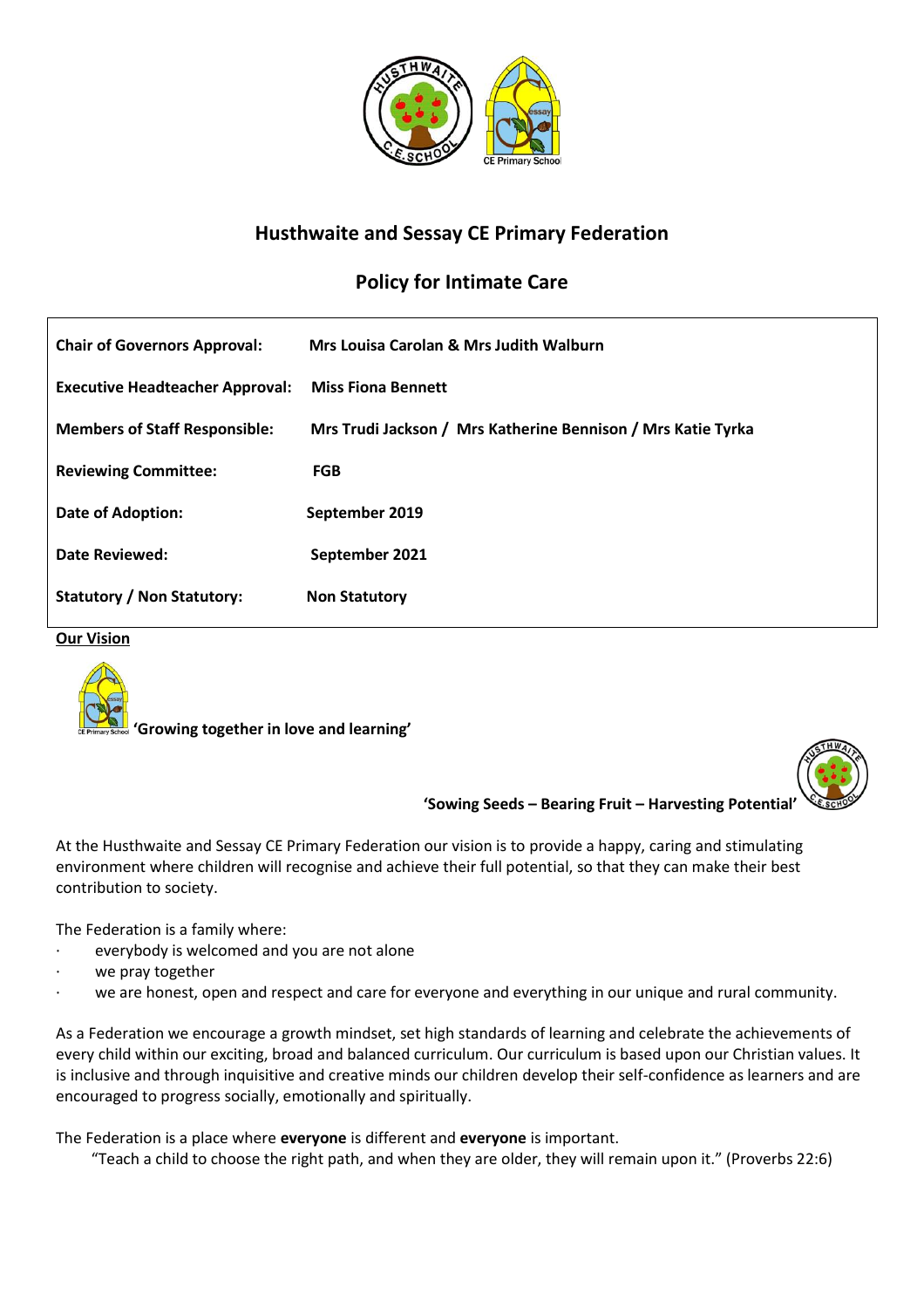## **Statement of intent**

The Husthwaite and Sessay CE Federation understands the importance of its responsibility to safeguard and promote the welfare of children.

Pupils may require assistance with intimate care as a result of their age or due to having special educational needs and disabilities (SEND). In all instances, effective safeguarding procedures are of paramount importance.

The Husthwaite and Sessay CE Federation has developed this policy in order to ensure that all staff responsible for providing intimate care undertake their duties in a professional manner at all times, and treat children with sensitivity and respect.

The federation is committed to providing intimate care for children in ways that:

- Maintain their dignity.
- Are sensitive to their needs and preferences.
- Maximise their safety and comfort.
- Protect them against intrusion and abuse.
- Respect the child's right to give or withdraw their consent.
- Encourage the child to care for themselves as much as they are able to.
- Protect the rights of all others involved.

#### **Legal framework**

1.1. This policy has due regard to statutory legislation, including, but not limited to, the following: Equality Act 2010 Safeguarding Vulnerable Groups Act 2006 Childcare Act 2006 Education Act 2002 Education Act 2011 Control of Substances Hazardous to Health Regulations 2002 (as amended in 2004)

#### **What is intimate care?**

2.1. For the purpose of this policy, "intimate care" is the hands-on, physical care in personal hygiene, as well as physical presence or observation during such activities.

2.2. Intimate care includes the following:

- Body bathing other than to the arms, face and legs below the knee
- Application of medical treatment other than to the arms, face and legs below the knee
- Toileting, wiping and care in the genital and anal areas
- Nappy Changing
- Dressing and undressing

#### **Roles and responsibilities**

3.1. The executive headteacher is responsible for ensuring that intimate care is conducted professionally and sensitively by all appropriate members of staff.

3.2. The executive headteacher and class teachers are responsible for ensuring that the intimate care of all children is carefully planned, including individual plans following discussions with the parent/carer and the child.

3.3. The class teacher is responsible for communicating with parents/carers in order to establish effective partnerships when providing intimate care to children.

3.4. The executive headteacher and senior teachers are responsible for handling any complaints about the provision of intimate care in line with the federation's Complaints Procedure Policy.

3.5. All members of staff who provide intimate care are responsible for undertaking intimate care practice respectfully, sensitively and in line with the guidelines outlined in this policy.

3.6. Parents/carers are responsible for liaising with the school to communicate their wishes in regards to the child's intimate care.

3.7. Parents/carers are responsible for providing their consent to the school's provision of their child's intimate care. 3.8. Parents/carers are responsible for adhering to their duties and contributions to their child's intimate care plan, as outlined in this policy.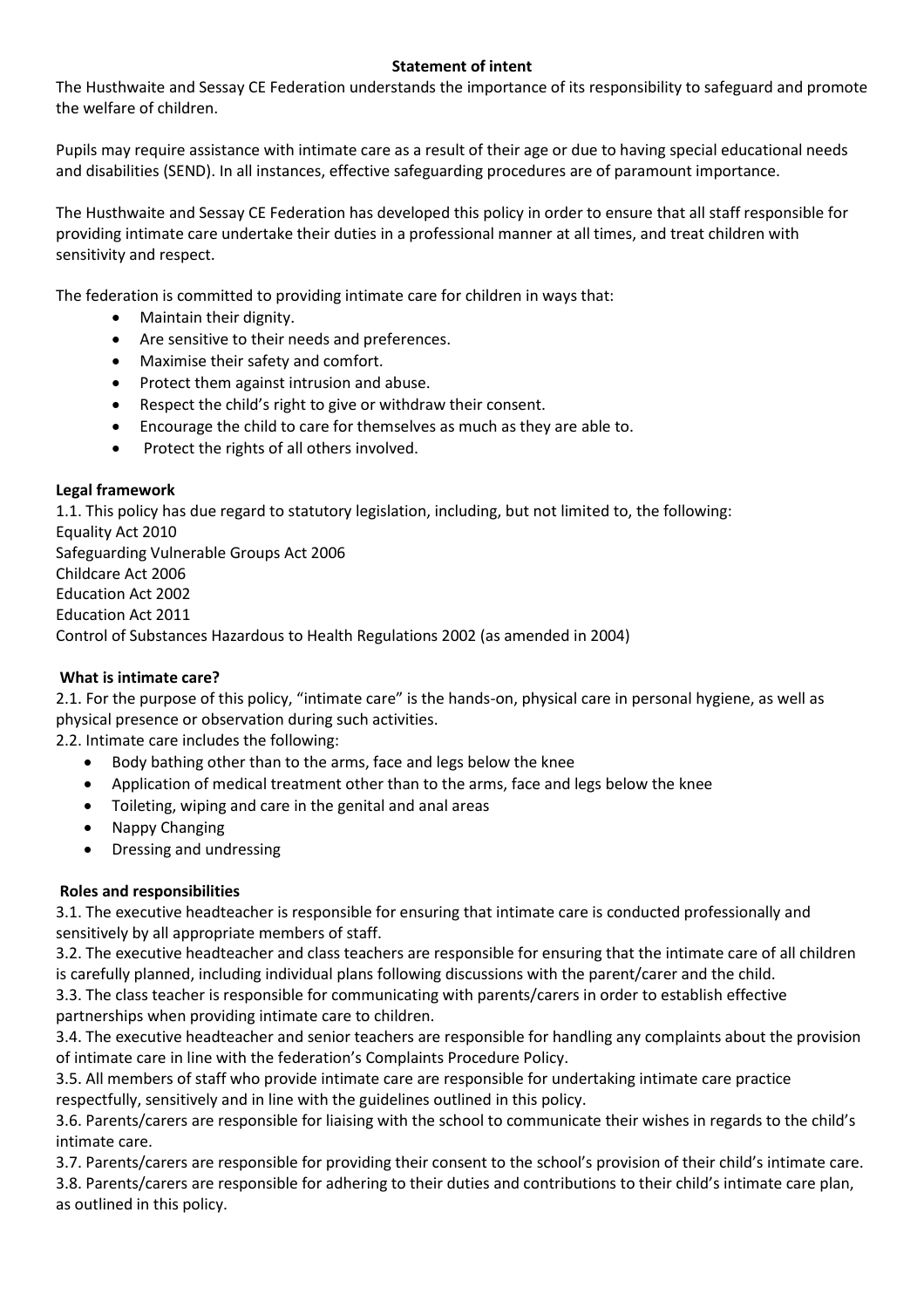## **Procedures for intimate care**

4.1. Staff who provide intimate care will know the personalised changing times for the children in their care, which will be adhered to at all times and will be shared with parents/carers.

4.2. Staff who provide intimate care will conduct intimate care procedures in addition to the designated changing times if it is necessary; no child will be left in wet/soiled clothing or nappies.

4.3. If the EYFS staff will change the child adhering to the arranged times.

4.4. Each child using nappies will have a clearly labelled bag or box allocated to them in which there will be clean nappies, wipes and any other individual changing equipment necessary.

4.5. Before changing a child's nappy, members of staff will put on disposable gloves and the changing area will be cleaned appropriately using disposable blue roll paper and soap and hot water.

4.6. The changing areas are warm and comfortable for the children, and are private from others.

4.7. Hot water and liquid soap are available for staff to wash their hands before and after changing a nappy; the changing area will also be cleaned appropriately after use using disposable paper and soap and hot water.

4.8. The changing area has paper towels/hand dryer available for members of staff to dry their hands.

4.9. Any soiled clothing will be placed in a tied plastic bag in the child's personal bag or box and will be returned to parents/carers at the end of the school day.

4.10. Any used nappies will be placed in a tied plastic bag and disposed of in accordance.

4.11. Any bodily fluids that transfer onto the changing area will be cleaned appropriately in accordance.

4.12. If a pupil requires cream or other medicine, such as for a nappy rash, this will be provided in accordance with the Administering Medication Policy only, and full parental consent will be gained prior to this.

4.13. Older children and those who are more able will be encouraged to use the toilet facilities and will be reminded at regular intervals to go to the toilet.

4.14. Members of staff will attempt to get children used to using the toilet and encourage them to be as independent as possible. Nursery children will be supported in toilet training.

4.15. Children will be reminded and encouraged to wash their hands after using the toilet, following the correct procedures for using soap and drying their hands.

## **Parental engagement**

5.1. The school will liaise closely with parents/carers to establish individual intimate care programmes for each child which will set out the following:

- What care is required
- Number of staff needed to carry out the care
- Any additional equipment needed
- The child's preferred means of communication, e.g. visual/verbal, and the terminology to be used for parts of the body and bodily functions
- The child's level of ability, i.e. what procedures of intimate care the child is able to do themselves
- Any adjustments necessary in respect to cultural or religious views
- The procedure for monitoring and reviewing the intimate care plan

5.2. Any information concerning the child's intimate care will be stored confidentially, and only the parents/carers and the designated members of staff responsible for carrying out the child's intimate care will have access to the information.

5.3. The parents/carers of the child are required to give consent to provide their agreement to any intimate care; no intimate care will be carried out without prior parental consent.

5.4. In respect of the above, if no parental consent has been given and the child does not have an intimate care plan, but the child requires intimate care, parents/carers will be contacted by phone in order to gain consent.

5.5. Any changes that may need to be made to a child's intimate care plan will be discussed with the parents/carers to gain consent.

5.6. Parents/carers will be asked to supply the following items for their child's individual storage box or bag:

- Spare nappies
- Wipes, creams, nappy sacks, etc.
- Spare clothing
- Spare underwear
- Training seat for the toilet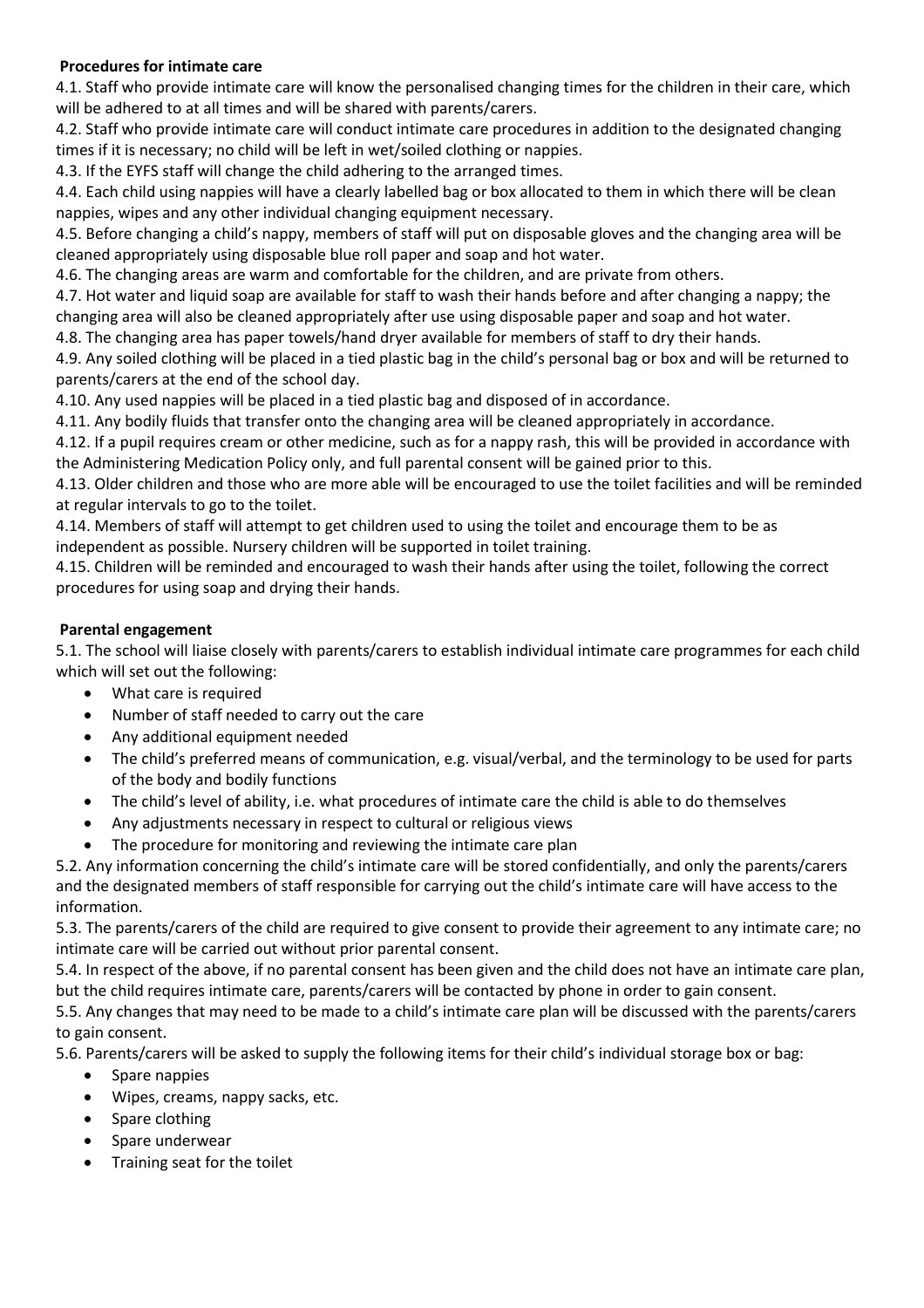## **Safeguarding procedures**

6.1. The school adopts rigorous safeguarding procedures in accordance with the Child Protection and Safeguarding Policy, and will apply these requirements to the intimate care procedures.

6.2. The school will ensure that all adults providing intimate care have undergone an enhanced Disclosure and Barring Service (DBS) check enabling them to work with children.

6.3. All members of staff will receive safeguarding training on an annual basis and will receive further training and support where necessary.

6.4. All members of staff are instructed to report any concerns about the safety and welfare of children with regards to intimate care, including any unusual marks, bruises or injuries, to the designated safeguarding lead (DSL), Miss Fiona Bennett and record this, in accordance with the school's Whistleblowing Policy.

6.5. Any concerns about the correct safeguarding of children will be dealt with in accordance with the Child Protection and Safeguarding Policy and the Allegations of Abuse Against Staff Policy.

#### **Monitoring and review**

7.1. This policy will be reviewed annually by the Executive headteacher (DSL) and EYFS lead teacher (DDSL) who will make any changes necessary and communicate these to all members of staff.

7.1.1. All members of staff are required to familiarise themselves with this policy as part of their induction program.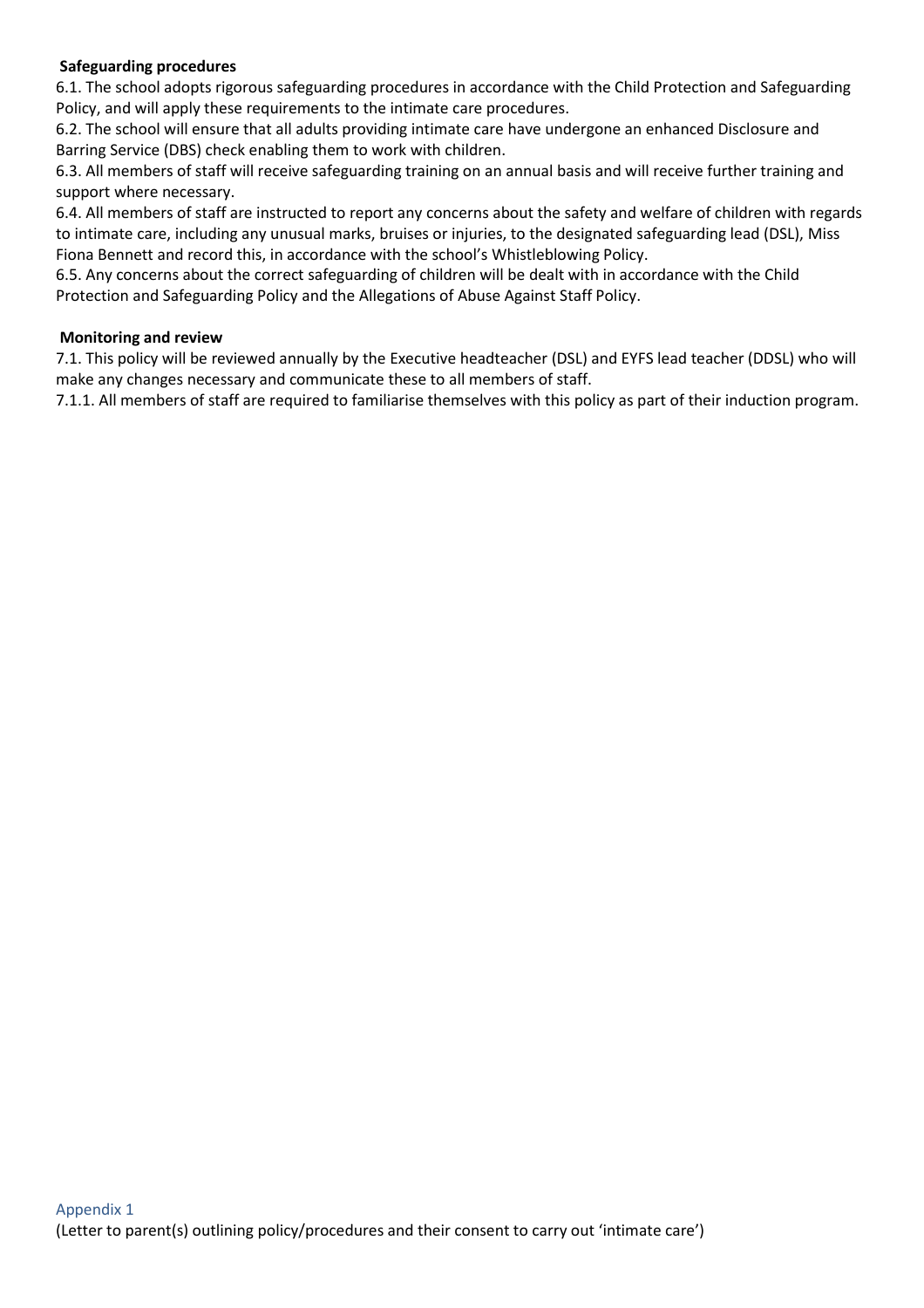

Autumn Term 2021

Dear Parents,

I am writing to you regarding occasions when your child may need support with intimate care routines. We have an intimate care policy in place to ensure that your child's needs are met in a professional and dignified manner at all times.

I would be grateful if you could sign and return the slip below once you have read the policy and agree to the school carrying out 'intimate care' procedures when necessary.

Yours sincerely,

EYFS Teacher & Miss F Bennett Executive Headteacher

--------------------------------------------------------

I have read a copy of the School's 'Intimate Care Policy.'

I agree to the school carrying out 'intimate care' on my son/daughter when necessary.

| Signed: |  |
|---------|--|
|         |  |

Name:

Name of child:\_\_\_\_\_\_\_\_\_\_\_\_\_\_\_\_\_\_\_\_\_\_\_\_\_\_\_\_\_\_\_\_\_\_\_\_\_\_\_

Date:\_\_\_\_\_\_\_\_\_\_\_\_\_\_\_\_\_\_\_\_\_\_\_\_\_\_\_\_\_\_\_\_\_\_\_\_\_\_\_\_\_\_\_\_\_\_\_